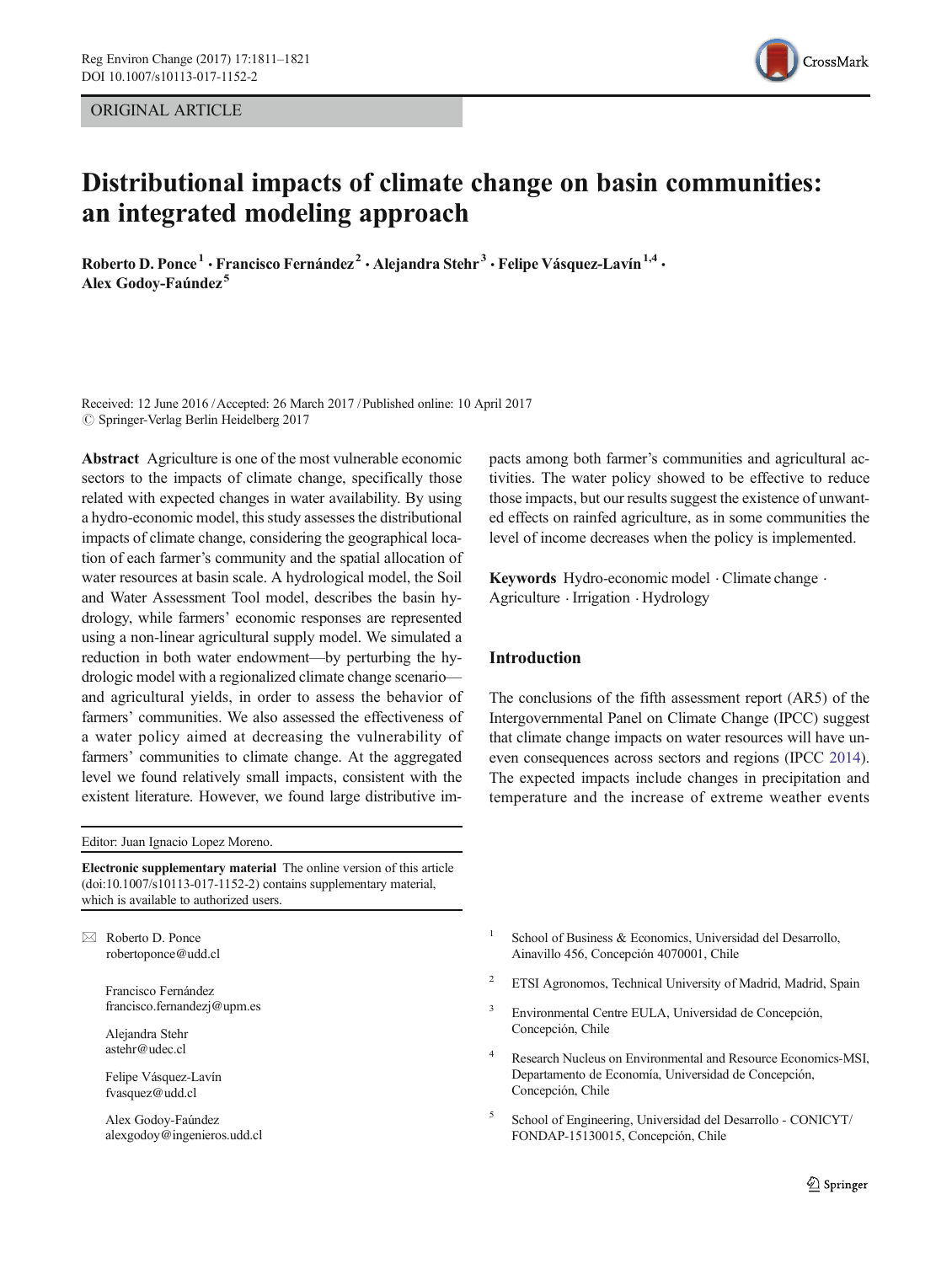(floods and droughts). Those impacts could seriously threaten water supply for various users, among which is the agricultural sector (IPCC [2013](#page-9-0)).

Regarding the agricultural sector, the new climatic conditions are expected to drive changes in farmers' income, with consequences to both social and economic dimensions (Bates et al. [2008,](#page-8-0) IPCC [2014\)](#page-9-0). Thus, the changes described above gain economic meaning because are expected to modify systems and processes that have impacts on human welfare.

Using a spatially explicit integrated hydro-economic model at river basin scale, this study assesses the distributional impacts of climate change across different farming communities within the Vergara river basin in Chile. This methodology links the physical impacts of climate change, with farmers' economic responses. The physical impacts of climate change come from two sources: a regionalized climate change scenario that perturbs the hydrologic model for the basin (Soil and Water Assessment Tool (SWAT) model) and changes in both rainfed and irrigated yields based on previous studies. On the other hand, farmers' economic responses are modeled through a non-linear agricultural supply model. Finally, we use this model to assess the effectiveness of a water policy aimed at decreasing the vulnerability of farmers' communities to climate change.

The literature suggests the use of the river basin scale as the proper spatial scale to analyze water resource management (McKinney et al. [1999,](#page-9-0) Cai et al. [2003](#page-9-0), Brouwer and Hofkes [2008,](#page-9-0) Harou et al. [2009\)](#page-9-0). The spatial location of each water user within the river basin is relevant for water allocation, especially in those settings in which the water demand is satisfied in a cascading scheme. In this case, the amount of water used by one user will have impacts on the amount of water available for others downstream (Maneta et al. [2009a,](#page-9-0) [b\)](#page-9-0).

During the past 10 years, hydro-economic models have been widely used for the analysis of water-related issues, such as water conservation (Cai et al. [2008,](#page-9-0) Ward and Pulido-Velazquez [2008](#page-10-0), Varela-Ortega et al. [2011,](#page-10-0) Blanco-Gutiérrez et al. [2013\)](#page-9-0), economic impacts of water variability (Maneta et al. [2009a](#page-9-0), [b,](#page-9-0) Torres et al. [2012,](#page-10-0) Graveline et al. [2014\)](#page-9-0), water quality (Volk et al. [2008,](#page-10-0) Peña-Haro et al. [2010,](#page-10-0) [2011,](#page-10-0) Riegels et al. [2011\)](#page-10-0), and the economic impacts of climate change (You and Ringler [2010,](#page-10-0) Hurd and Coonrod [2012](#page-9-0), Jiang and Grafton [2012,](#page-9-0) Varela-Ortega et al. [2016](#page-10-0), Yang et al. [2013](#page-10-0), Esteve et al. [2015\)](#page-9-0), among others. There is a gap on the mainstream literature, as most of the studies describe the basin hydrology using decision support systems (as the WEAP model), constraining the model to the analysis of water requirements instead of water demand.

The contribution of our paper lies in developing a policyoriented methodological framework that is underpinned by a highly disaggregated hydrologic model. This framework allows us to analyze the economic impacts of climate change at the basin scale, with focus on the agricultural water demand,

improving the economic understanding of the role played by water within different agricultural systems. On the other hand, as most of the experience on hydro-economic modeling and climate change have been concentrated in Europe, Africa, and the USA, our case study sheds light on the distributional impacts of climate change on Latin America in general and Chile in particular, both highly vulnerable regions to climate change (ECLAC [2015\)](#page-9-0).

## The Vergara river basin

The Vergara river basin is in a highly vulnerable zone to climate change, due to the expected changes in both temperatures and precipitations. Moreover, the region is already facing serious challenges regarding water resources within the basin (MMA [2016\)](#page-9-0). Those challenges are associated with a longterm drought that has diminished water availability and management issues related to the institutional framework.

The Vergara river basin is located 600 km south of Santiago, the capital of Chile. In administrative terms, the Vergara basin lies within two regions: Biobío and Araucanía. It is the largest sub-basin of the Biobío basin, one of the most important river basins in the country. The Vergara river basin has an extension of  $4260 \text{ km}^2$ , including ten municipalities, a total population of almost 200,000 inhabitants with a large share of the basin's rural population (Stehr et al. [2008](#page-10-0)). Agricultural smallholders, forestry companies, and fruit exporters characterize the basin economy. However, current land use is dominated by forestry (64%), with a small share of agricultural activities (crops and fruits). On the other hand, the hydrologic cycle within the Vergara river basin is completely dependent on rainfall patterns and exhibits large seasonal variability, i.e., runoff peaks during July and low flows during the summer. Thus, any decrease in the rainfall patterns will lead to a decrease in water availability within the basin (Stehr et al. [2008](#page-10-0)).

Although agriculture is not the representative land use, it is the most relevant activity in socioeconomic terms with more than 14,000 smallholders distributed across the basin, with an average farm size of 20 ha (INDAP [2014](#page-9-0)). Regarding activities, 52% of farmers allocate some of their lands to main cereals (oats, maize, and wheat), legumes, and potatoes (Fernández et al. [2016](#page-9-0)).

Regarding the hydrologic system within the basin, the water flows in cascading scheme from east to west. Thus, as the amount water available for one user is affected by the amount of water used for others upstream, it is reasonable to expect distributional consequences in the face of changes in water availability. On the other hand, within the basin, as in the rest of the country, water resources are managed under the Water Code Law dated on 1981. According to this code, water is considered a public good over which the State creates, for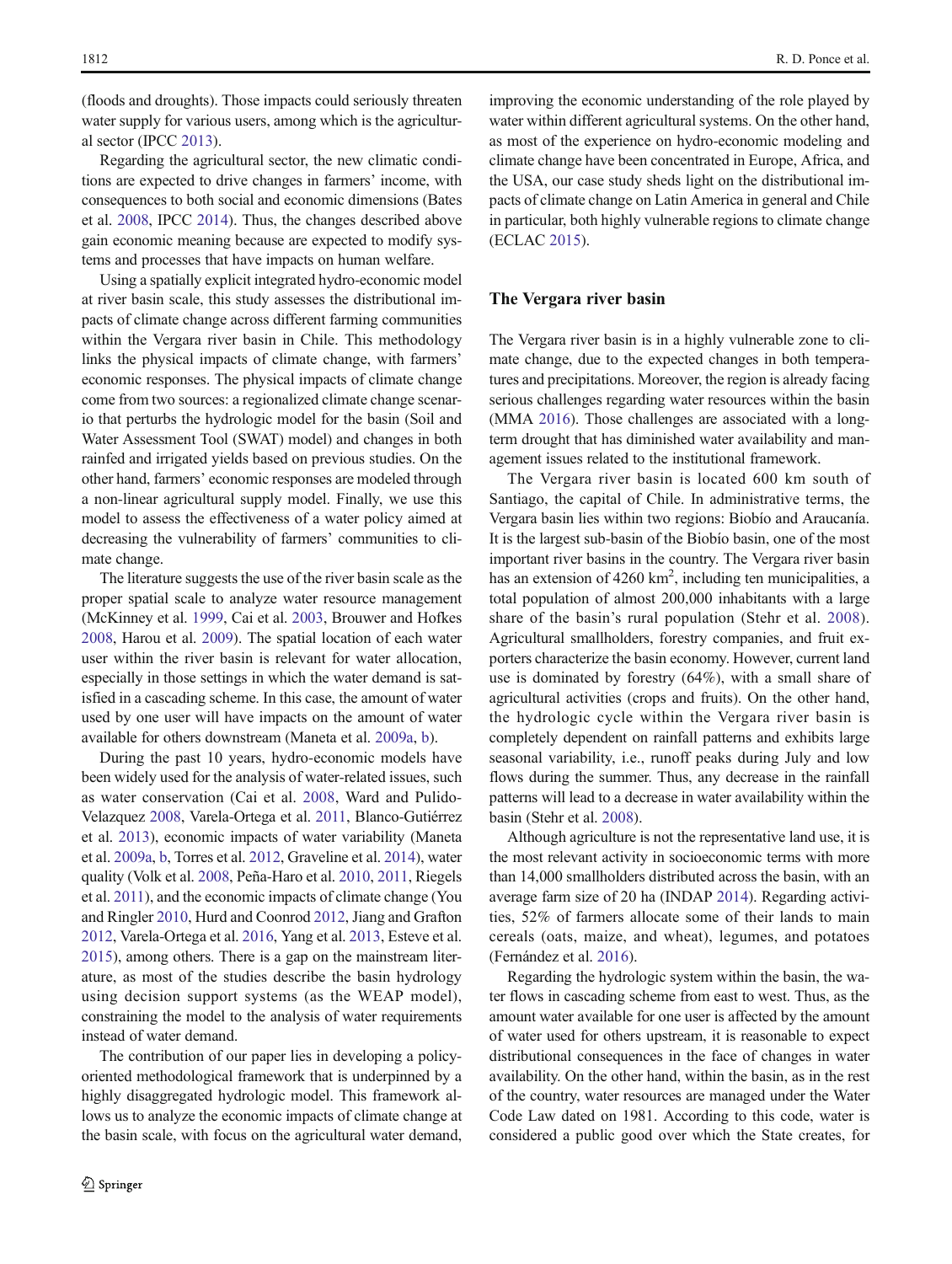individuals, a right of use with the same legal guarantees than those associated with private property. To do this, the law entitles individuals over water. Therefore, as long as they have the rights, acquired at the water market, individuals can freely determine the final use of water (Donoso [2006\)](#page-9-0).

Finally, as part of the National Water Resources Strategy (NWRS) 2012–2025, the regional government is developing a series of actions aimed at decreasing the farmers' vulnerability to climate change, among of which are as follows: increasing water infrastructure, improving water conveyance, improving irrigation efficiency, and reservoirs construction (MOP [2012\)](#page-9-0).

## Integrated modeling approach

Hydro-economic models combine hydrologic and socioeconomic information at river basin scale providing a systemic view aimed to assist policy makers in integrated water resources management. The objective is to maximize the value for the whole basin, for instance, regarding income, production, or surplus subject to the hydrological, agronomic, and institutional restrictions, in order to assess the aggregated welfare effects of external shocks (Heinz et al. [2007,](#page-9-0) Brouwer and Hofkes [2008](#page-9-0), Harou et al. [2009,](#page-9-0) Hurd [2015](#page-9-0)). Hydroeconomic models typically propose two modeling approaches. The modular approach uses a connection between modeling modules (biophysical and socioeconomic) in which output data from one module provides the necessary input to the other (Braat and Van Lierop [1986](#page-9-0)) and the holistic approach in which all variables are endogenously solved in a system of equations (Cai et al. [2003](#page-9-0)).

The hydro-economic model developed for the Vergara river basin, the Vergara Hydro-economic Model (VHM) is a mathematical programming model designed to analyze agricultural water-related issues, linking farmers' economic behavior with the basin hydrologic characteristics within a flexible and comprehensive framework. The model is specified at the municipality level, and it is solved using a modular approach.

The basin hydrologic features are modeled using the SWAT (Arnold et al. [1998](#page-8-0)) developed by the US Department of Agriculture in the 1990s. The model can be classified as semi-distributed, as it uses a mixed vector- and raster-based approach (this in contrast to the fully-distributed, raster-based models). The basin is divided into sub-basins, and the input information is organized for each sub-basin into the following categories: climate, hydrologic response units, ponds/wetlands, groundwater, and the main drainage area of each subwatershed sub-basin. The hydrology of the watershed is conceptually divided into two major phases: (a) the land phase of the hydrologic cycle and (b) the routing phase.

The SWAT model was calibrated and validated for the Vergara river basin at a monthly level in the context of previous projects (Stehr et al. [2008](#page-10-0), [2010a,](#page-10-0) [b](#page-10-0)). Computed and measured monthly discharges were compared at Tijeral, Rehue, Renaico, Mininco, and Malleco gaging stations, while the model performance was assessed through RMS error, absolute error, and the Nash-Sutcliffe's efficiency and determination coefficient. The results indicate a good agreement between simulated and observed discharges, with an efficiency of 0.93 and a determination coefficient of 0.96 at Tijeral gaging station (for details see Stehr et al. [2010a](#page-10-0)).

In contrast, farmers' economic behavior is modeled using a non-linear agricultural supply model (ASM), which is a mathematical programming model designed to analyze the agricultural sector with high geographical disaggregation (municipality level). It includes the major agricultural activities within the rural area of those municipalities (hereafter: farmers communities) and differentiates between water provision systems (rainfed and irrigated), among other features (Ponce et al. [2014\)](#page-10-0).

#### Model specification

The VHM uses a modular approach, in which for, each municipality within the basin, the ASM accounts for the derived water demand based on land allocation across crops. Since this is a derived water demand, for the baseline scenario, it is assumed that supply matches the demand, meaning that farmers have enough water rights to meet their demand. For the climate change simulations, the SWAT model is perturbed with a regionalized climate change scenario in order to compute the adjusted water supply. In this case and due to the lack of updated information for the basin, we used a regionalized climate change scenario according to the SRES A2-2040 (Nakicenovic et al. [2000\)](#page-9-0). Finally, the economic impacts of climate change are computed as the income difference between the baseline and the climate change scenario.

The proposed hydro-economic model is spatially explicit by considering the geographical location of farmers' community along with the water availability in each section of the basin. This feature is modeled using an optimization model for the entire basin aimed at maximizing the agricultural income at the basin level subject to resources, geographical, hydrological, and institutional restrictions.

The conceptual model is presented in Fig. [1](#page-3-0). The figure shows that water available for irrigation in each community (FW) depends on the water endowment, computed by the SWAT model (DW), and a water conveyance efficiency parameter (hd). In this setting, FW restricts the total amount of water that could be used in each community. As shown in Fig. [1,](#page-3-0) each community could use all the water available or leave some water (WNU) for others downstream (dash line), and in this case, the unused water in an upstream community will increase the water endowment downstream, and thus increasing the downstream water available for irrigation. Due to the lack of information about water trading within the basin,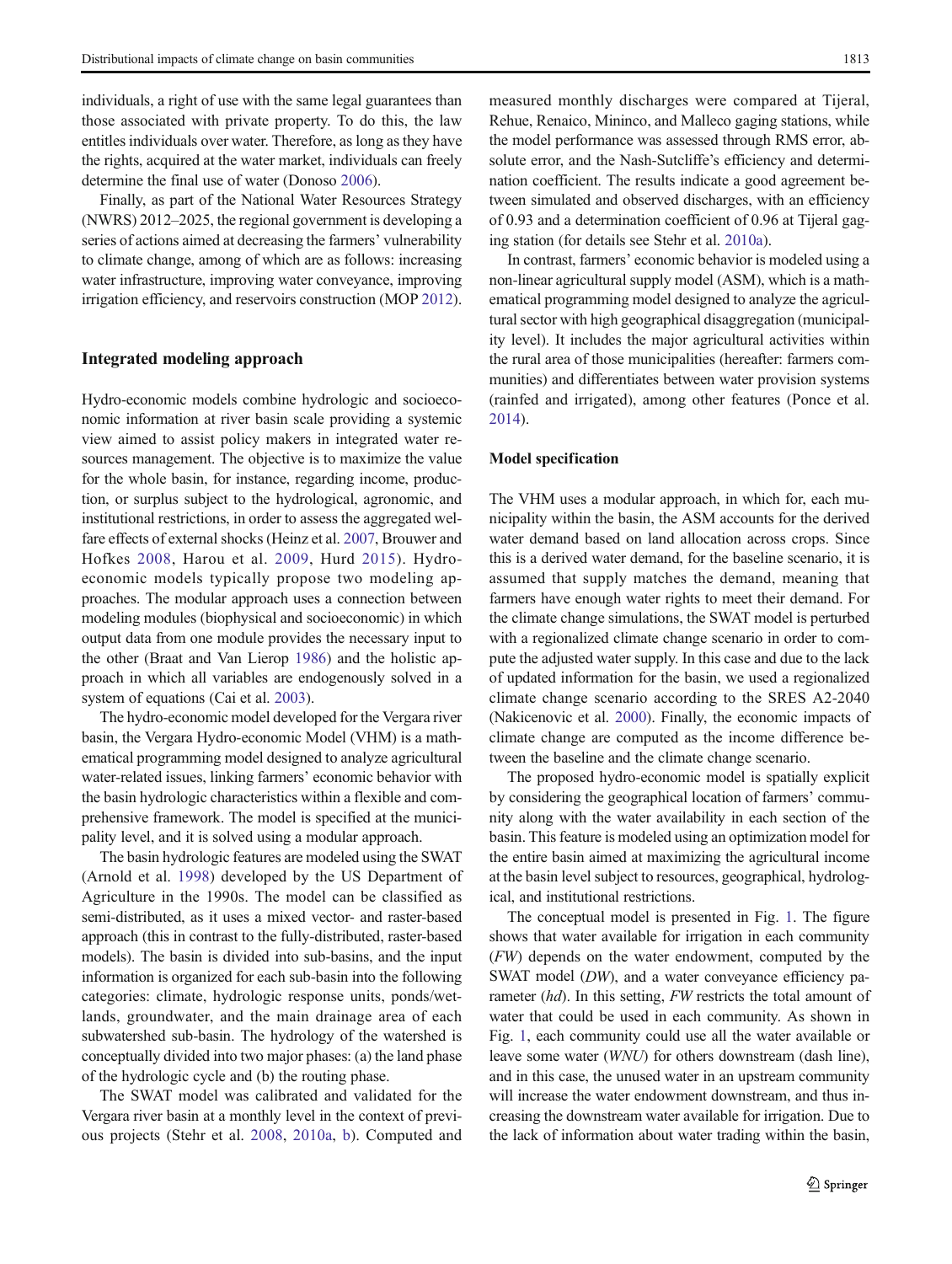#### <span id="page-3-0"></span>Fig. 1 Conceptual model



this modeling framework assumes that water transfer is free of charge across communities.

The integrated model is represented by the following equations.

$$
Z = \sum_{c} \sum_{a} \sum_{s} \left( y_{c,a,s}^* p_a - AC_{c,a,s} \right)^* X_{c,a,s} \tag{1}
$$

$$
AC_{c,a,s} = \alpha_{c,a,s}^* \left( X_{c,a,s} \right)^{\beta_{c,a,s}} \tag{2}
$$

In Eq.  $(1)$ , Z is the objective function value (total agricultural income) and  $X_{c,as}$  represents the area devoted to activity  $a$  in community  $c$ , using system  $s$  (rainfed or irrigated). In this framework, agricultural activities refer to those crops that are being cultivated within the basin. On the other hand,  $y_{c,a,s}$  is the yield per hectare of activity  $a$  in community  $c$ , using system s,  $p_a$  is the price of crop a,  $AC_{c,a,s}$  is the vector of average costs per unit of activity  $a$  in community  $c$  using system  $s$ . Equation (2) represents the calibrated cost function in which the cost function parameters  $\alpha_{c,a,s}$  and  $\beta_{c,a,s}$  are derived from a profit-maximizing equilibrium using Positive Mathematical Programming (PMP) (Howitt [1995](#page-9-0), Blanco et al. [2008](#page-9-0), Howitt et al. [2010\)](#page-9-0).

PMP was formalized by Howitt ([1995\)](#page-9-0), but has been used in agricultural economics for almost three decades. PMP is a three-step procedure for model calibration assuming that farmers optimize input use in order to maximize their profits. In the first step, a linear programming model is defined to maximize the basin's farm net income by allocating land and irrigation water to agricultural activities. The model includes two resources (land and water) and a calibration constraint. In the second step, the dual values associated with the calibration constraint are used to specify a non-linear cost function, in which the marginal costs are equal to the market prices at the base year. In the third step, once the cost function parameters have been derived, the calibrated non-linear model is specified (Howitt [1995;](#page-9-0) Heckelei [2002](#page-9-0)). The approach followed in this paper is extensively used in agricultural economics due to its accuracy when the model calibration is based on a single base year, complemented with exogenous price elasticities (Heckelei and Britz [2005](#page-9-0); Blanco et al. [2008](#page-9-0); Howitt et al. [2010;](#page-9-0) Medellín-Azuara et al. [2011](#page-9-0)).

$$
WR_c = \sum_{a} \hat{f}ir_{c,a,irr} \,^* X_{c,a,irr} \tag{3}
$$

$$
FW_c \le (DW_c + WNU_{-c})^* h d_c \tag{4}
$$

$$
WR_c \leq FW_c \tag{5}
$$

In Eq. (3),  $WR_c$  represents the water requirements in community  $c$ , which is equal to the crop irrigation requirements of irrigated activity a  $(fir_{c, a, irr})$  multiplied by the land allocated to that activity. Equation (4) shows that the water available for irrigation  $(FW_c)$  in community c should be lower or equal than the water endowment computed by the SWAT model plus the water not used in the upstream community  $(WNU_{-c})$  multiplied by the conveyance efficiency parameter  $(hd_c)$ , while Eq. (5)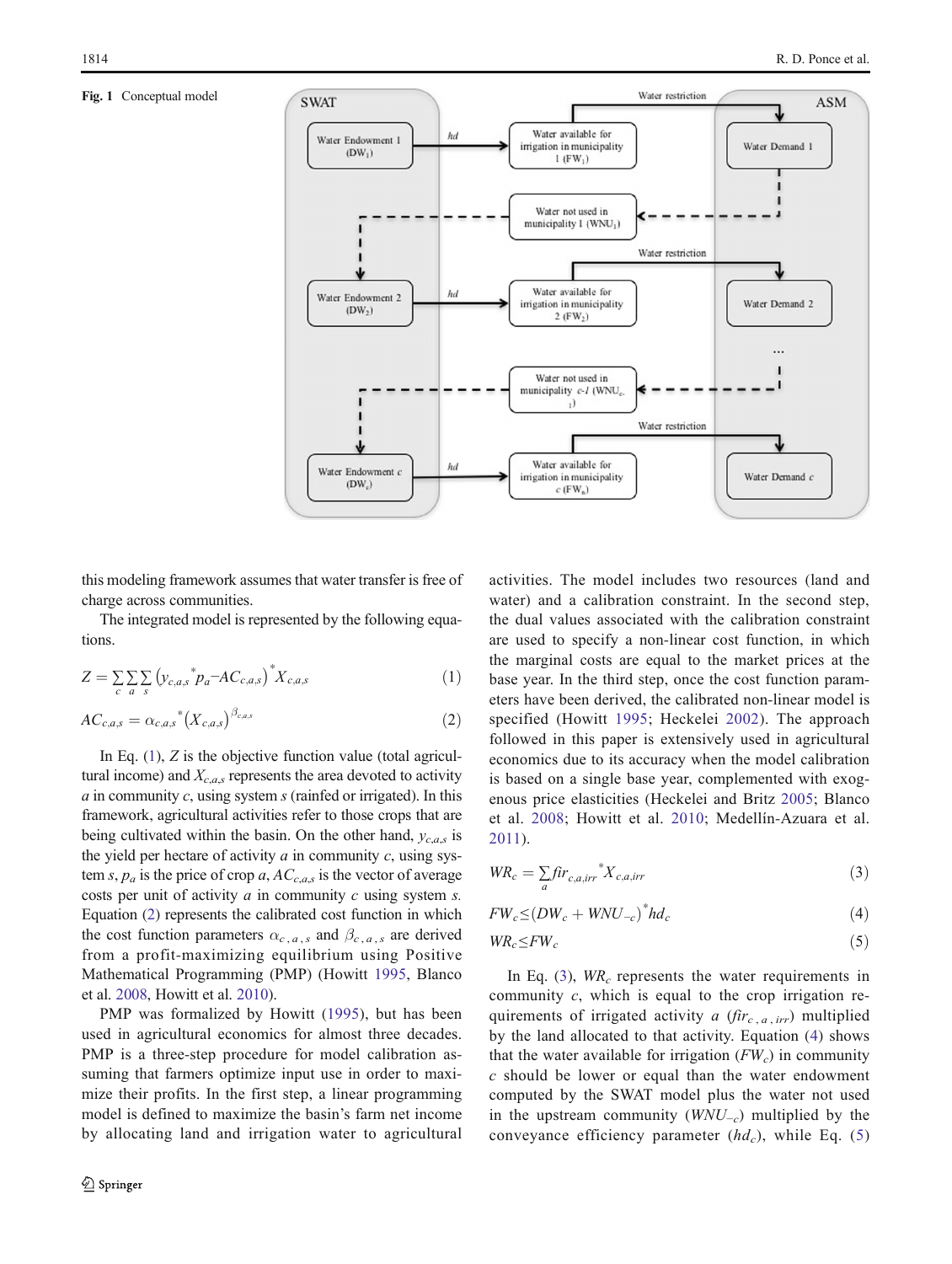shows that water requirements should be lower (or equal) than the water available for irrigation. Equation (6) shows that the water not used in community  $c$  is the difference between the water endowment and the water used in community c.

$$
WNU_c = DW_c + WNU_{-c} - \frac{FW_c}{hd_c} \tag{6}
$$

Finally, Eqs. (7) and (8) show resource restrictions associated with both land (tland<sub>c</sub>) and irrigated land (iland<sub>c</sub>), respectively.

$$
\sum_{a} \sum_{s} X_{c,a,s} \leq \text{tland}_c \tag{7}
$$

$$
\sum_{a} \sum_{irr} X_{c,a,irr} \le \text{iland}_c \tag{8}
$$

Climate change impacts on water resources are simulated shocking the  $DW_c$  parameter (computed by the SWAT model) using temperature and precipitation data from the PRECIS Regional Climate Modeling system that operates at a 25-km resolution, using the A2-2040 climate change scenario according to the results reported by Stehr et al. ([2010a\)](#page-10-0). On the other hand, climate change impacts on agricultural yields are modeled shocking the  $y_{c, a, s}$ parameter. As the expected impacts on agricultural yields are not available for the basin, we modeled the shock based on the Climate Change Action Plan for the Agricultural Sector (MINAGRI-MMA [2013](#page-9-0)). According to this report, rainfed productivity will be the most affected by the expected changes in precipitation and temperatures in the zone in which the basin is located (south central Chile).

The Vergara river basin includes ten municipalities, and its agricultural sector is represented by 14 activities, aggregated according to the following categories: crops (7) and fruits (7).

The crops considered were as follows: oats (rainfed), common beans (irrigated), maize (irrigated), potatoes (irrigated and rainfed), alfalfa (irrigated), sugar beet (irrigated), and wheat (irrigated and rainfed). On the other hand, the fruits considered were as follows: cherries, plums, peaches, apples, walnuts, pears, and wine grapes, being all of them irrigated activities.

The core information used in the model (area, production, yield) dates from 2007 and came from the National Agricultural Census (INE [2007](#page-9-0)), considering a disaggregation at the communal level. The information about costs per commune, activities and watering systems (irrigated, rainfed), as well as labor intensity, is the same information used in a previous study developed by the Agrarian Policies and Studies Bureau (ODEPA [2010a](#page-10-0), [b\)](#page-10-0). Prices were taken from the ODEPA website (ODEPA [2010a,](#page-10-0) [b](#page-10-0)), while the elasticities used for the calibration of the PMP model were collected from previous studies (Quiroz et al. [1995,](#page-10-0) Britz and Witzke [2008,](#page-9-0) Foster et al. [2011\)](#page-9-0).

Regarding the simulated climate change impacts on water availability, due to data restrictions on the Representative Concentration Pathways (RCP) (Van Vuuren et al. [2011](#page-10-0)), we relied on the regionalized A2- 2040 SRES, which implies a 22% reduction (average) of river flows, with a maximum −26% reduction in Angol and minimum −17% in Ercilla. Figure 2 shows how the different communities are linked through the



Fig. 2 Vergara river basin: hydrological system and changes in water availability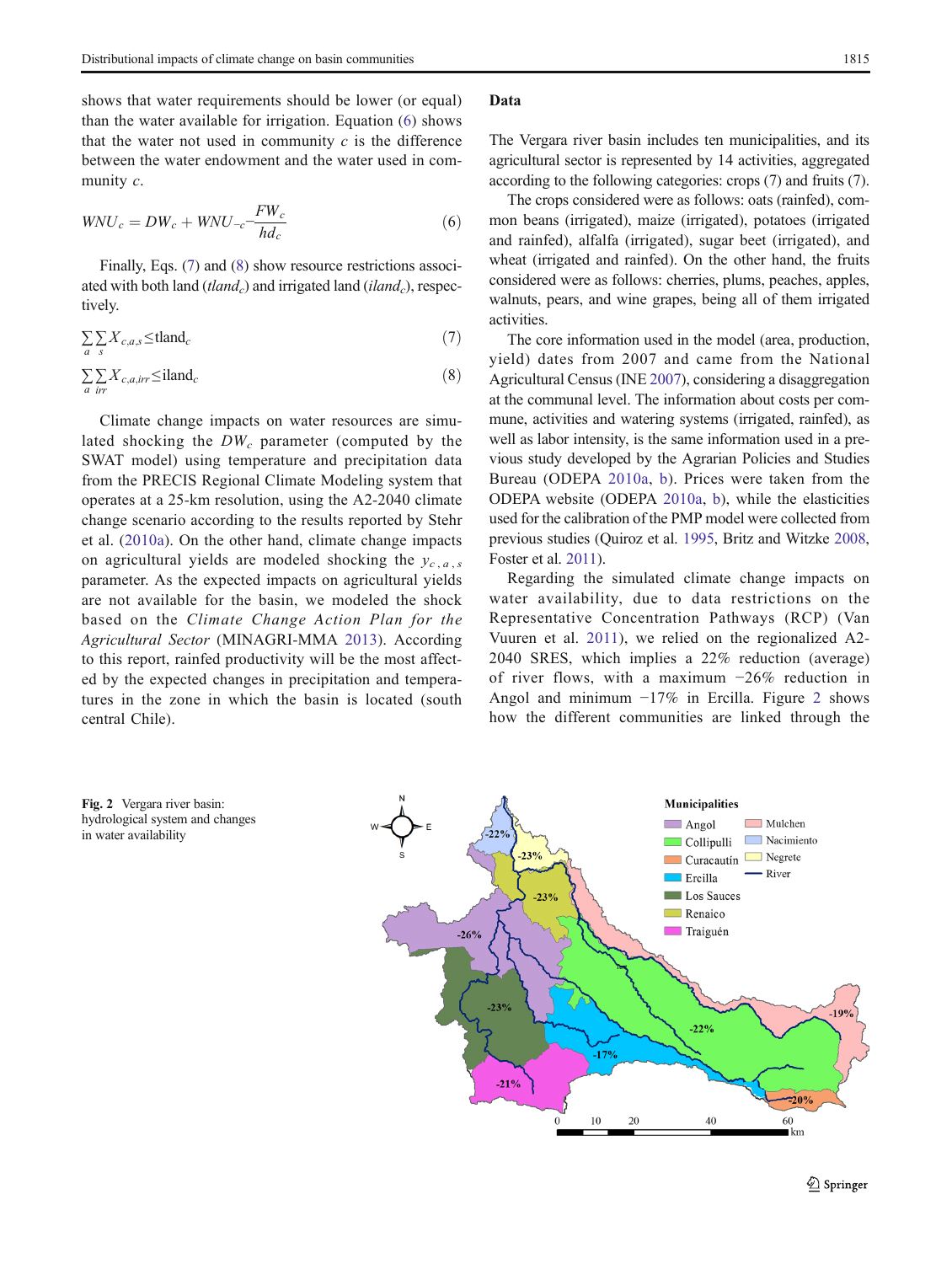hydrologic system and the associated changes in water availability.

On the other hand, we assumed that rainfed productivity would decrease by 10%, while irrigated productivity would decrease by 5% based on the previous studies (Santibáñez et al. [2008](#page-10-0), MINAGRI-MMA [2013](#page-9-0)). Finally, we assessed the effectiveness of 20% improvement on the water conveyance for the policy scenario according to the NWRS guidelines (MOP [2012](#page-9-0)).

# **Results**

We conducted two simulations. In the first one, we address the distributional impacts of climate change without the policy intervention, while the second one analyzes how those impacts are modified by the water policy.

Regarding the non-policy simulation, at the basin level the expected impacts of climate change—changes in both water availability and agricultural productivity—will have impacts on both total agricultural land and total income, with a decrease of 8.4 and 15.2%, respectively. Our results show that these aggregated impacts hide large distributional consequences across both agricultural activities and farmers' communities.

At the basin level, the decrease in total agricultural land (4027 ha) implies a decrease of 21% for irrigated land (2111 ha) and a decrease of 5% on rainfed land (1916 ha). At the community level, Negrete increases its rainfed land by  $28\%$  (50 ha), reducing its irrigated land by  $11\%$  (153 ha) with a net decrease in agricultural land equivalent to 103 ha. On the other hand, Traiguen shows the largest decrease in irrigated land in relative terms (−26%) equivalent to 270 ha (Table 1).

As shown in Table 1, changes in rainfed land are not proportional to the productivity shock. Eight communities show the smallest changes than the productivity shock, with two of them (Collipulli and Negrete) increasing their rainfed land, despite the 10% decrease on agricultural productivity. On the other hand, irrigated land decreased for all the communities with the smallest decrease in Curacautin (−10%) and the largest decrease in Traiguen (−26%). Changes on rainfed land are concentrated in two communities, with Traiguen and Mulchen accounting for 87% of the total rainfed land decrease (1675 ha). On the other hand, the changes on irrigated land are distributed among several communities, in which only one of them (Mulchen) accounts for more than 30% of the total decrease on irrigated land (757 ha).

Following the income optimization rule governing the model, farmers' communities will adapt their agricultural practices (agricultural systems), aiming at minimizing the economic impacts of climate change, considering also their location in the basin. Within the model, the autonomous adaptation options are restricted to changes in land allocation across activities. It is noteworthy that due to the model specification—at the community level—it is not possible to identify the land substitution at the farm level.

At the basin level, rainfed activities as oat, wheat, and potato increase their land allocation in Negrete, Collipulli, Curacautin, and Los Sauces. The total increase in rainfed land is 240 ha, with oat accounting for 78%. On the other hand, irrigated wheat in Negrete increases its land allocated by 22 ha (11%). Despite this increase, all the other irrigated activities decrease their land allocation by 174.8 ha, among of which alfalfa, sugar beet, and vineyard account for 71%. For the other communities, all the activities decrease their land allocation.

| Community  | <b>Baseline</b> |           | Climate change    |           |                         |                   |
|------------|-----------------|-----------|-------------------|-----------|-------------------------|-------------------|
|            | Rainfed         | Irrigated | Total change (ha) |           | Relative change $(\% )$ |                   |
|            |                 |           | Rainfed           | Irrigated | Rainfed $(\%)$          | Irrigated $(\% )$ |
| Traiguen   | 13,352.1        | 1051.9    | 12,072.0          | 781.5     | $-10$                   | $-26$             |
| Los Sauces | 1432.6          | 4.0       | 1433.3            | 3.3       | $\mathbf{0}$            | $-17$             |
| Curacautin | 4678.8          | 104.8     | 4689.3            | 94.3      | $\mathbf{0}$            | $-10$             |
| Mulchen    | 8729.0          | 2908.4    | 8334.9            | 2151.1    | $-5$                    | $-26$             |
| Ercilla    | 3240.6          | 41.1      | 2918.9            | 32.3      | $-10$                   | $-21$             |
| Collipulli | 5689.9          | 265.2     | 5740.1            | 215.0     | 1                       | $-19$             |
| Angol      | 333.4           | 1272.3    | 318.1             | 983.8     | $-5$                    | $-23$             |
| Renaico    | 216.4           | 2282.3    | 200.9             | 1795.2    | $-7$                    | $-21$             |
| Negrete    | 181.8           | 1420.3    | 232.0             | 1267.4    | 28                      | $-11$             |
| Nacimiento | 85.3            | 511.9     | 84.4              | 427.1     | $-1$                    | $-17$             |
| Total      | 37,939.9        | 9862.3    | 36,024.0          | 7751.0    | $-5$                    | $-21$             |

Table 1 Agricultural land changes (ha)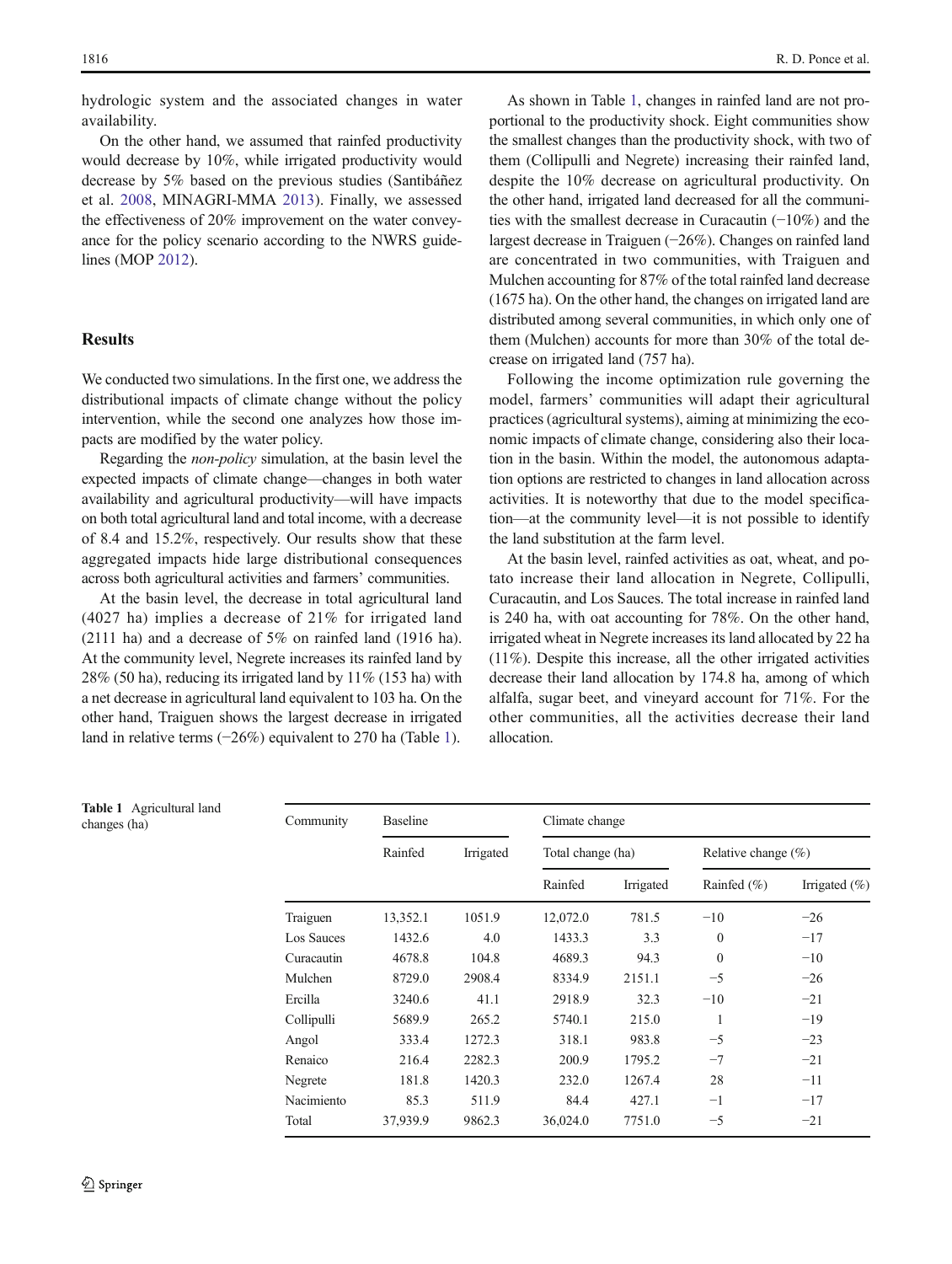Regarding rainfed activities, the largest decreases on land allocation are related to wheat and oat, in Traiguen, Mulchen, and Ercilla. For instance, wheat in Traiguen accounts for 49% of the total land decrease (935 ha). For irrigated activities, the largest decreases on land allocation are related to wheat, alfalfa, and sugar beet, in Mulchen, Angol, and Renaico. For instance, wheat in Mulchen accounts for 28% of the total land decrease (588 ha). Details for community and activity are presented in supplementary material Fig. S1.

The new land pattern is associated with a new water allocation across farmers' communities. At the basin level, the total water endowment decreases 26.3 million m<sup>3</sup> (−22%). For both water demand and water supply, the changes across communities are different, with some of them showing a larger decrease in supply than in demand. This result could mean a demand gap for those communities. However, as the water flows across the basin, the integrated modeling approach fills this gap by allowing water transfer from an upstream community.

At the basin level, half of the communes transfer to others downstream 5 million  $m<sup>3</sup>$ . This water transfer is driven by differences in water productivity across both communes and activities. The largest share of this figure is related to those communities that reduce the most their irrigated land. Mulchen and Renaico account for 59% of the irrigated land decrease (1244 ha), and they account for 80% of the water transfer  $(4 \text{ million m}^3)$ .

Due to the water transfer scheme, the water available for irrigation increases in some communities. Table 2 shows that water endowment is the water computed by the SWAT model, water at the farm gate includes the conveyance efficiency adjustment (60%), water available is the water endowment plus the water transferred from an upstream commune (adjusted by the conveyance efficiency parameter), water use is the water used for irrigation, and water not used (WNU) is the difference between water available and water use (adjusted by the conveyance efficiency parameter).

As shown in Table 2, for some communes, the water transferred (WNU) is a relevant share of the water available for irrigation. For instance, for Los Sauces, the water transferred from Traiguen  $(271 \text{ K m}^3)$  is eight times the original water available for irrigation  $(32 \text{ K m}^3)$ , while for Renaico the water transferred from Mulchen  $(2.2 \text{ million m}^3)$  is 15% of its original water available for irrigation  $(15 \text{ million m}^3)$ .

According to Table 2, under the climate change scenario, Traiguen water endowment is 7.6 million  $m<sup>3</sup>$ , the latter is equivalent to 4.5 million  $m<sup>3</sup>$  available for irrigation. As part of the optimization process, and based on the water restriction, with this amount of water, Traiguen reduces its irrigated area by 26% (270 ha), leaving 271 K  $m<sup>3</sup>$  of water available for Los Sauces. With this water transfer, Los Sauces increases its water available for irrigation almost six times, from 32 to 195 K m<sup>3</sup>. However, Los Sauces reduces its irrigated land (−17%) in order to leave water  $(268 \text{ K m}^3)$  to be used in Angol, which requires more water that the original water endowment (7.3 million  $m<sup>3</sup>$ ). Water transfer for all the communities are shown in supplementary material (Fig. S2, dash line indicates zero water transfer).

The physical changes, on land and water, described above will drive changes in production and income across communities and activities. Regarding production, all the activities will decrease their production, with a total decrease of 83,931 tons (−28%) at the basin level. At activity level, peach production shows the smallest decrease (−13%), while alfalfa shows the largest decrease (−63%) (see details in supplementary material, Fig. S3).

Climate change will have uneven consequences across farmers' communities. For instance, wheat production in Negrete will increase 9% (154 tons), while the largest decrease is related to alfalfa in Mulchen (−45%), sugar beet in Renaico (−44%), and common bean in Ercilla (−57%). Half of the production decrease is explained by both sugar beet in Angol and Renaico (−23,300 tons) and wheat in Mulchen and Traiguen (−19,700 tons).

| <b>Table 2</b> Water transfer $(K m3)$ |  |  |  |  |
|----------------------------------------|--|--|--|--|
|----------------------------------------|--|--|--|--|

| Commune           | Water endowment | Water at farm gate | Water available | Water use | <b>WNU</b>   |
|-------------------|-----------------|--------------------|-----------------|-----------|--------------|
| Traiguen          | 7626            | 4576               | 4576            | 4413      | 271          |
| <b>Los Sauces</b> | 54              | 32                 | 195             | 34        | 268          |
| Curacautin        | 427             | 256                | 256             | 256       | $\mathbf{0}$ |
| Mulchen           | 23.449          | 14,069             | 14,069          | 12.701    | 2281         |
| Ercilla           | 415             | 249                | 249             | 249       | $\mathbf{0}$ |
| Collipulli        | 3493            | 2096               | 2096            | 2096      | $\mathbf{0}$ |
| Angol             | 12,312          | 7387               | 7548            | 7548      | $\Omega$     |
| Renaico           | 25,035          | 15,021             | 16,389          | 15,332    | 1763         |
| Negrete           | 14,062          | 8437               | 9495            | 9214      | 469          |
| Nacimiento        | 5768            | 3461               | 3742            | 3742      | $\Omega$     |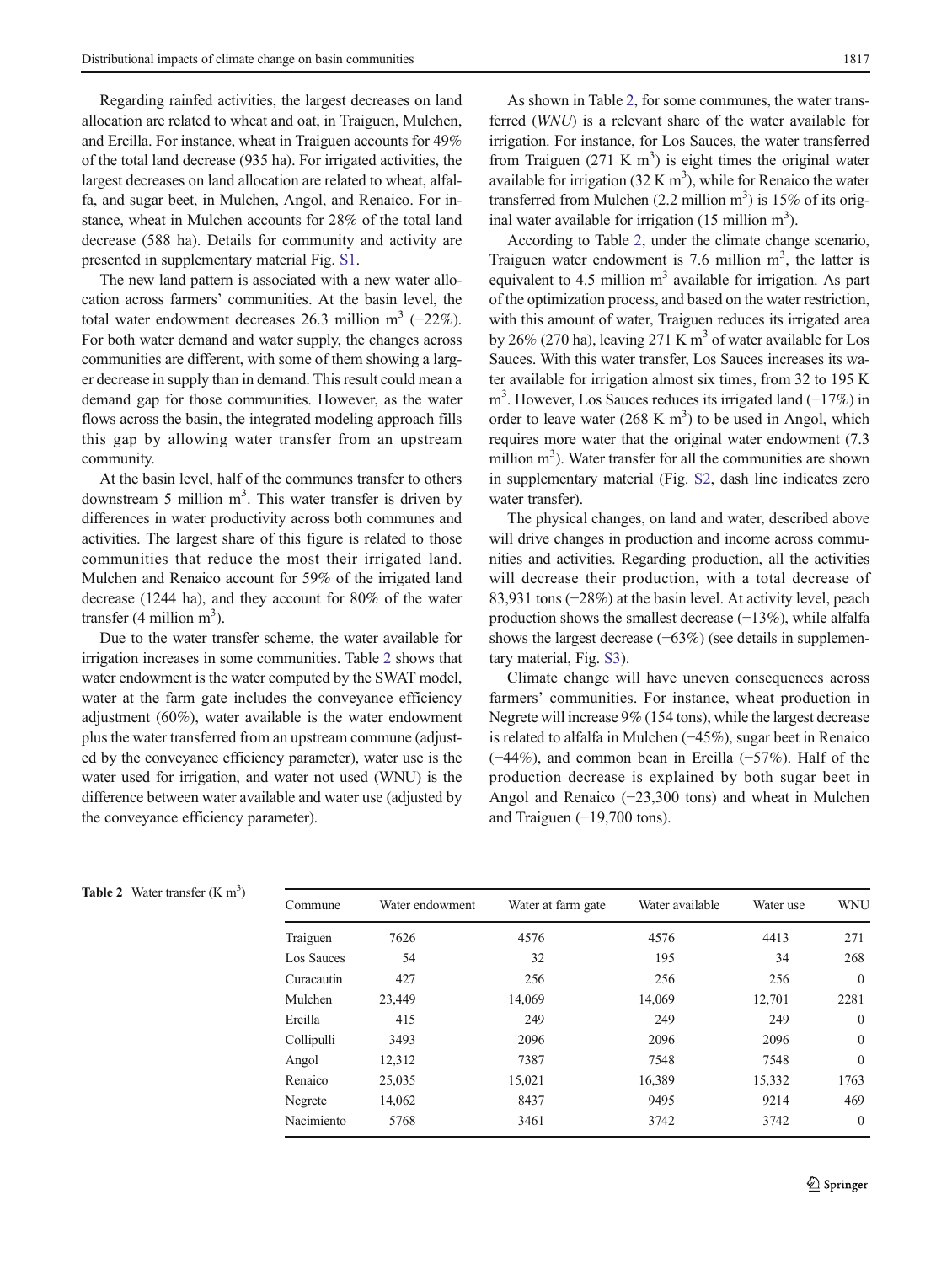<span id="page-7-0"></span>

| Income (MM\$) and income change $(\%)$<br>Table 3 |           |           |               |  |  |
|---------------------------------------------------|-----------|-----------|---------------|--|--|
| Commune                                           | BL (MM\$) | CC (MM\$) | Change $(\%)$ |  |  |
| Traiguen                                          | 4964      | 4110      | $-17.2$       |  |  |
| Los Sauces                                        | 325       | 272       | $-16.5$       |  |  |
| Curacautin                                        | 2052      | 1735      | $-15.5$       |  |  |
| Mulchen                                           | 4411      | 3660      | $-17.0$       |  |  |
| Ercilla                                           | 818       | 669       | $-18.2$       |  |  |
| Collipulli                                        | 2422      | 2038      | $-15.9$       |  |  |
| Angol                                             | 1683      | 1472      | $-12.6$       |  |  |
| Renaico                                           | 3042      | 2687      | $-11.7$       |  |  |
| Negrete                                           | 1388      | 1231      | $-11.3$       |  |  |
| Nacimiento                                        | 550       | 489       | $-11.0$       |  |  |
| Total                                             | 21.654    | 18.361    | $-15.2$       |  |  |

The different changes described above will have economic consequences for the basin economy. Considering the uneven changes in land, water, and production across farmers' communities some will be worst-off than others under the climate change scenario. At the basin level, the basin is expected to lose \$3293 million (−15.2%), while the expected income changes at the community level range from −11% (Nacimiento) to −18.2% (Ercilla) (see details in Table 3).

As shown in Table 3, the most vulnerable communities in economic terms are those with the largest share of rainfed land: Ercilla, Traiguen, Mulchen, and Los Sauces. Those four communities account for 55% of all basin income loss due to climate change (\$1807 million). Results by activity and community show that common bean producers in Ercilla decrease their income 42%, followed by alfalfa producers in Collipulli

#### Fig. 3 Policy scenario

(−35%), alfalfa producers in Curacautin (−32%), and sugar beet producers in Renaico (27%). Wheat producers, with 60% of the total income loss, face the largest burden of climate change. The largest income losses are associated to Traiguen (\$728 million), Mulchen (\$591 million), Curacautin (\$227 million), and Collipulli (\$221 million).

The regional government is analyzing a series of water policies aimed at decreasing the vulnerability of farmers' communities to climate change. We simulate the economic consequences of improvements on the water conveyance within the basin, specifically sealing or lining of open channels aimed at reducing losses through seepage. Following the NWRS guidelines (MOP [2012](#page-9-0)), we assume that these actions will increase the conveyance efficiency parameter by 20%.

In aggregated terms, this policy will reduce the economic losses of climate change by 9% with respect to the non-policy scenario, equivalent to \$306 million. On the other hand, as the basin is more efficient in the use of water, water transfer across communities will move from 5.5 million  $m<sup>3</sup>$  to 2.2 million  $m<sup>3</sup>$ (−54%) with the associated impacts on agricultural land. Under this policy, rainfed land decreases 0.2%, while irrigated land increases 19% with respect to the non-policy scenario, in which 60% of the newly irrigated land is in Mulchen and Renaico. The new land allocation has impacts on agricultural production, with total production increasing 27,400 tons (9%), with irrigated activities as sugar beet and alfalfa representing 69% of the production increase (18,912 tons).

Regarding the economic impacts of the water policy, compared with the non-policy scenario, the income losses decrease in all the communes. However, the income gains are concentrated in those communes that increased the most their

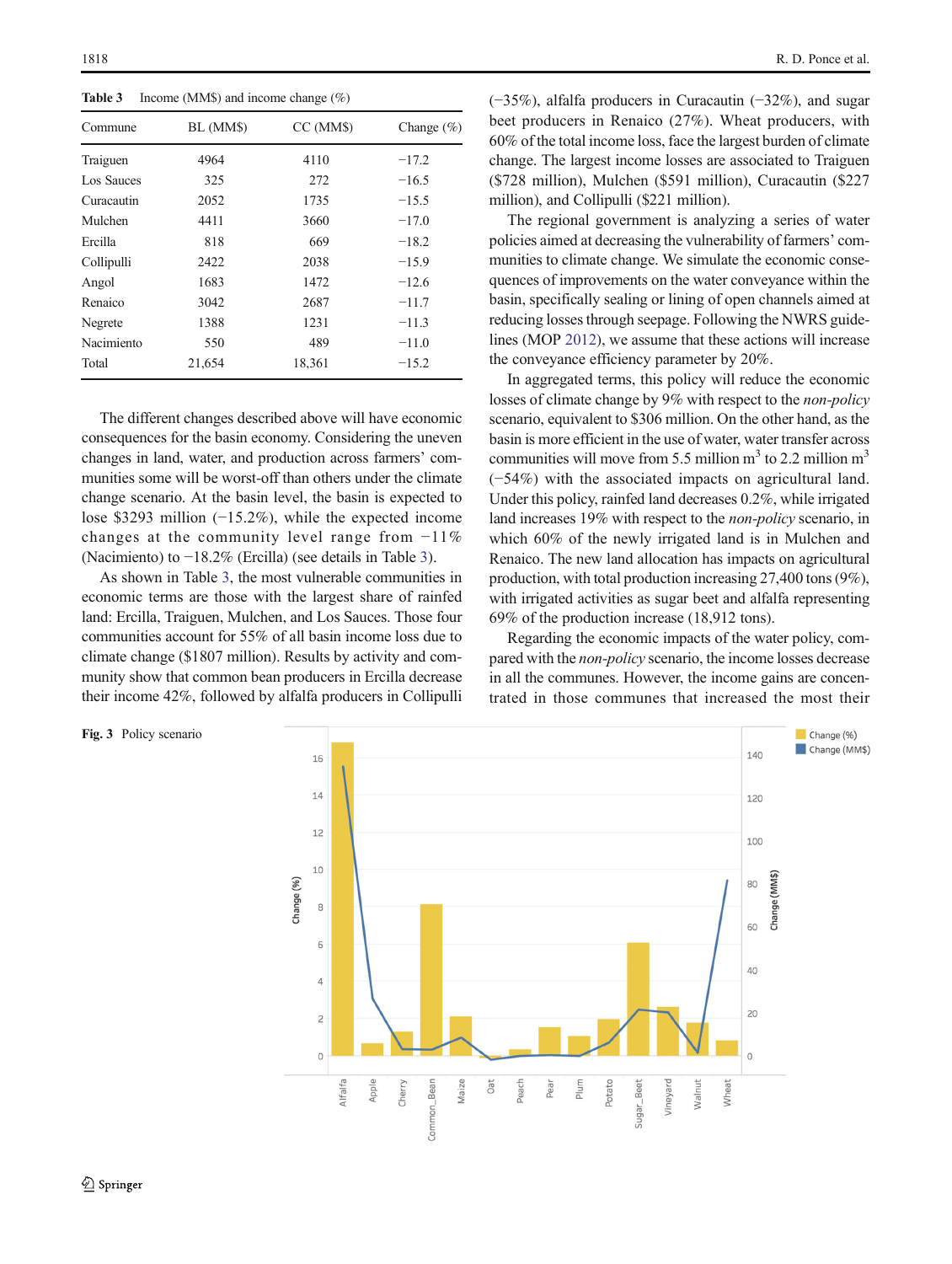<span id="page-8-0"></span>irrigated land: Mulchen and Renaico. Those communes concentrate 48% of the income differences (\$145 million).

Results by community and activity show that the water policy will have a small negative impact on producers from Negrete, Collipulli, and Curacautin with respect to the nonpolicy scenario. In Collipulli and Curacautin, the negative impact is restricted to rainfed producers (oat and wheat) with an income decrease of 2.8 million (equivalent to −0.7%). In Negrete, the negative impact is related to wheat producers, both rainfed wheat and irrigated wheat, with a total income decrease of 1.5 million (−1.1%). For all the other communities, the agricultural activities will decrease their losses associated with climate change due to the water policy. In this scenario, wheat producers represent 27% of the reduction in income losses due to this policy (82 million). The aggregated economic results for the basin are presented in Fig. [3](#page-7-0) (details by community and scenario are provided in supplementary material (Table S1).

As a novel study addressing the distributional impacts of climate change at river basin scale in Chile, our results are consistent with those reported in previous studies where overall results tend to hide significant disparities on smaller scales (ODEPA [2010a](#page-10-0), [b](#page-10-0); Samaniego et al. [2009](#page-10-0); Ponce et al. [2014,](#page-10-0) Ponce et al. [2015;](#page-10-0) Fernández et al. [2016](#page-9-0)). The non-policy scenario shows large distributional impacts across both communities and activities. Those communities with a large share of rainfed land, as Ercilla, will be the most affected by climate change. In contrast, those communities with large shares of irrigated land will be affected in a smaller scale. For instance, the income losses of the communities with large irrigated shares (Renaico, Negrete, and Nacimiento), only represent 17% of the basin losses. Regarding the policy scenario, our results are in line with other studies using hydro-economic models where improvements on irrigation efficiency reduce the economic losses of climate change (Graveline et al. [2014](#page-9-0); Varela-Ortega et al. [2016](#page-10-0); Esteve et al. [2015;](#page-9-0) Bekchanov et al. 2016).

## **Conclusions**

The hydro-economic model presented in this paper was used to assess the economic impacts of climate change, specifically a decrease in water for both irrigation and agricultural productivity, at basin scale in southern Chile.

Considering the results reported here, this study concludes that the Vergara river basin economy is vulnerable to climate change. At the community level, our model shows substantial reallocations of land across activities, with moderated impacts on both total agricultural production and agricultural income at the basin level. Our results are consistent with the existing literature, in which rainfed producers face the largest burden of climate change.

Therefore, according to the results, even if climate change may not have large absolute consequences, it may produce large distributional consequences across producers and communities. These distributional consequences of climate change are highly relevant for policy makers, meaning that we would need differentiated policies if we want to reduce the communities' vulnerability to climate change.

Regarding the policy assessment developed, our results show that the water policy is a key measure to reduce the economic consequences of climate change on different farming communities. According to our simulations, the increasing in the water conveyance efficiency could harm some rainfed producers (oat and wheat), located in three specific communities. This negative impact seems negligible, but it highlights the unwanted effects of public policies. On this regard, more than implementing one policy to reduce farmers' vulnerabilities, it required a policy mix in order to capture the heterogeneity across both communities and farming systems.

Our research could be extended in order to improve the results reported here. For instance, due to the lack of information regarding regionalized climate change scenarios using the RCP, we used the previous IPCC scenarios (SRES). This limitation will be easily overcome when regionalized climate models become available. On the other hand, by including a production function, instead of the yield parameter used, our model could represent farmers' responses to climate change in a better way, assessing the economic impacts of extreme weather events, changes in crop water requirements, and intra-season shocks, among other topics. Finally, in order to overcome the assumption of zero water prices, we could extend the model to explicitly consider water markets within the basin, identifying buyers, sellers, and equilibrium prices.

#### Compliance with ethical standards

Funding This study was funded by the International Development Research Centre (IDRC-Canada) (N° 106924-001), by the Water Research Center for Agriculture and Mining (CRHIAM) supported by CONICYT/Chile in the framework of FONDAP 2013 (N° 15130015), and the Interfaculty Research Project (2016): "Evaluacion de la Amenaza, Vulnerabilidad y Riesgo Hidrometeorologico en la Agroindustria^ at Universidad del Desarrollo.

## **References**

- Arnold JG, Srinivasan R, Muttiah RS, Williams JR (1998) Large area hydrologic modeling and assessment part I: model development. doi: [10.1111/j.1752-1688.1998.tb05961.x](http://dx.doi.org/10.1111/j.1752-1688.1998.tb05961.x)
- Bates BC, Kundzewicz ZW, Wu S, Palutikof JP Eds (2008) Climate change and water. Technical paper of the intergovernmental panel on climate change, IPCC Secretariat, Geneva 210 pp
- Bekchanov M, Ringler C, Bhaduri A, Jeuland M (2016) Optimizing irrigation efficiency improvements in the Aral Sea Basin. Water Resources and Economics 13:30–45. doi[:10.1016/j.wre.2015.08.](http://dx.doi.org/10.1016/j.wre.2015.08.003) [003](http://dx.doi.org/10.1016/j.wre.2015.08.003)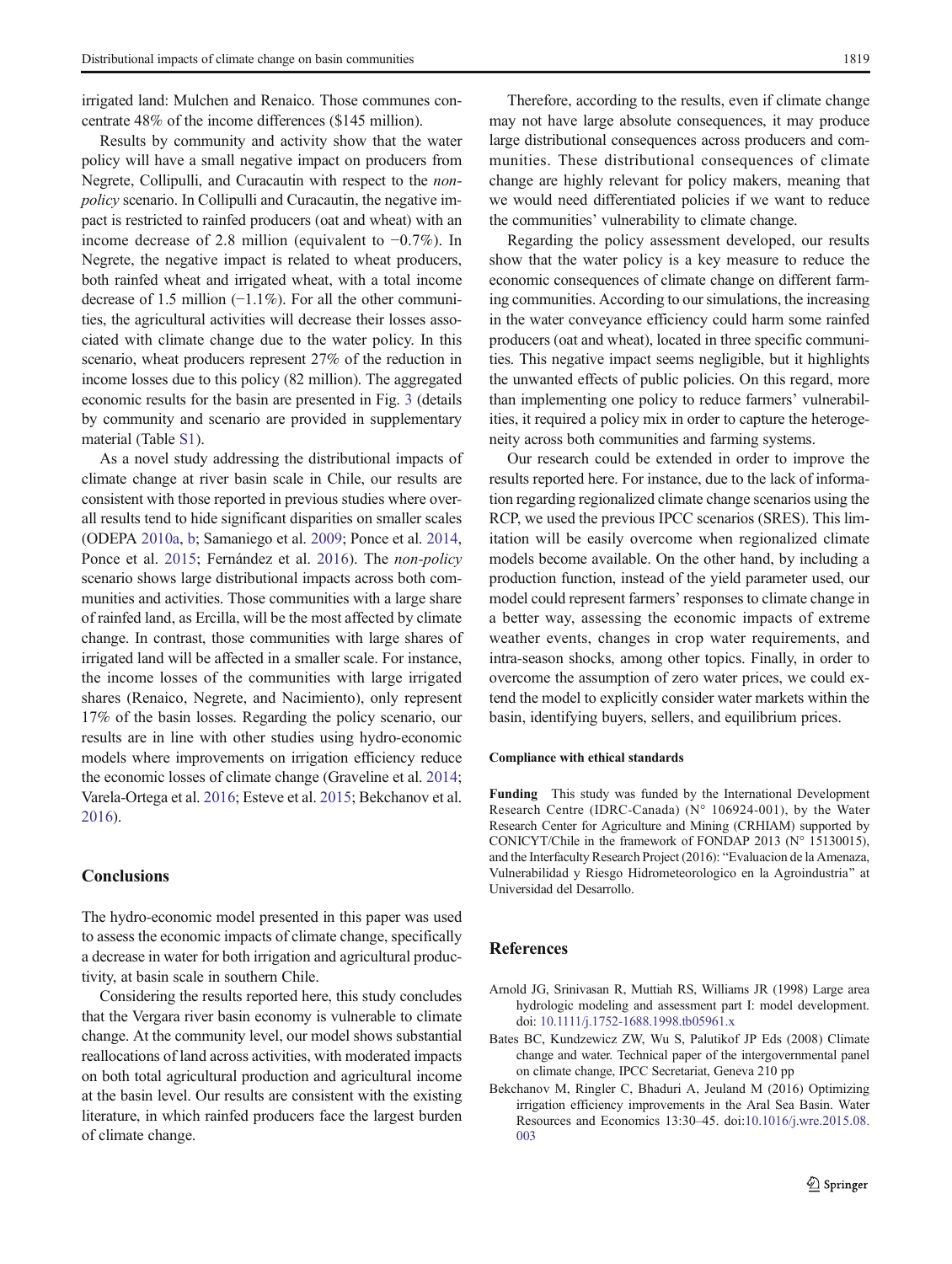- <span id="page-9-0"></span>Blanco M, Cortignani R, Severini S (2008) Evaluating changes in cropping patterns due to the 2003 CAP reform. An ex-post analysis of different PMP approaches considering new activities. In Comunicación presentada al 107th EAAE Seminar "Modelling of Agricultural and Rural Development Policies", Sevilla
- Blanco-Gutiérrez I, Varela-Ortega C, Purkey DR (2013) Integrated assessment of policy interventions for promoting sustainable irrigation in semi-arid environments: a hydro-economic modeling approach. J Environ Manag 128:144–160. doi[:10.1016/j.jenvman.2013.04.037](http://dx.doi.org/10.1016/j.jenvman.2013.04.037)
- Braat LC, Van Lierop WF (1986) Economic-ecological modeling: an introduction to methods and applications. Ecol Model 31(1):33– 44. doi[:10.1016/0304-3800\(86\)90053-0](http://dx.doi.org/10.1016/0304-3800(86)90053-0)
- Britz W, Witzke P (2008) CAPRI model documentation 2008: version 2. Institute for Food and Resource Economics, University of Bonn, Bonn
- Brouwer R, Hofkes M (2008) Integrated hydro-economic modelling: approaches, key issues and future research directions. Ecol Econ 66(1):16–22. doi[:10.1016/j.ecolecon.2008.02.009](http://dx.doi.org/10.1016/j.ecolecon.2008.02.009)
- Cai X, McKinney DC, Lasdon LS (2003) Integrated hydrologicagronomic-economic model for river basin management. J Water Resour Plan Manag 129(1):4–17. doi[:10.1061/\(ASCE\)0733-](http://dx.doi.org/10.1061/(ASCE)0733-9496(2003)129:1(4)) [9496\(2003\)129:1\(4\)](http://dx.doi.org/10.1061/(ASCE)0733-9496(2003)129:1(4))
- Cai X, Ringler C, You JY (2008) Substitution between water and other agricultural inputs: implications for water conservation in a river basin context. Ecol Econ 66(1):38–50. doi[:10.1016/j.ecolecon.](http://dx.doi.org/10.1016/j.ecolecon.2008.02.010) [2008.02.010](http://dx.doi.org/10.1016/j.ecolecon.2008.02.010)
- Donoso G (2006) Water markets: case study of Chile's 1981 Water Code. Cien Inv Agr 33(2):157–171. Ciencia e Investigación Agraria 33(2) 131–146. doi: [10.4067/rcia.v33i2.1299](http://dx.doi.org/10.4067/rcia.v33i2.1299)
- ECLAC (2015) The economics of climate change in Latin America and the Caribbean Paradoxes and challenges of sustainable development. Retrieved Feb 2017, from [http://repositorio.cepal.org/](http://repositorio.cepal.org/bitstream/handle/11362/37311/S1420655_en.pdf) [bitstream/handle/11362/37311/S1420655\\_en.pdf](http://repositorio.cepal.org/bitstream/handle/11362/37311/S1420655_en.pdf)
- Esteve P, Varela-Ortega C, Blanco-Gutiérrez I, Downing TE (2015) A hydro-economic model for the assessment of climate change impacts and adaptation in irrigated agriculture. Ecol Econ 120:49–58. doi:[10.1016/j.ecolecon.2015.09.017](http://dx.doi.org/10.1016/j.ecolecon.2015.09.017)
- Fernández FJ, Ponce RD, Blanco M, Rivera D, Vásquez F (2016) Water variability and the economic impacts on small-scale farmers. A farm risk-based integrated modelling approach. Water Resour Manag 30(4):1357–1373. doi[:10.1007/s11269-016-1227-8](http://dx.doi.org/10.1007/s11269-016-1227-8)
- Foster W, López de Lérida J, Valdes A (2011) Impacto del nivel de distorsiones en el sector agrícola nacional. Ministerio de Agricultura, Pontificia Universidad Católica de Chile, Departamento de Economía Agraria, Santiago, Chile
- Graveline N, Majone B, Van Duinen R, Ansink E (2014) Hydroeconomic modeling of water scarcity under global change: an application to the Gállego river basin (Spain). Reg Environ Chang 14(1): 119–132. doi:[10.1007/s10113-013-0472-0](http://dx.doi.org/10.1007/s10113-013-0472-0)
- Harou JJ, Pulido-Velazquez M, Rosenberg DE, Medellín-Azuara J, Lund JR, Howitt RE (2009) Hydro-economic models: concepts, design, applications, and future prospects. J Hydrol 375(3):627–643. doi:[10.](http://dx.doi.org/10.1016/j.jhydrol.2009.06.037) [1016/j.jhydrol.2009.06.037](http://dx.doi.org/10.1016/j.jhydrol.2009.06.037)
- Heinz I, Pulido-Velazquez M, Lund JR, Andreu J (2007) Hydroeconomic modeling in river basin management: implications and applications for the European water framework directive. Water Resour Manag 21(7):1103–1125. doi[:10.1007/s11269-006-9101-8](http://dx.doi.org/10.1007/s11269-006-9101-8)
- Heckelei T (2002) Calibration and estimation of programming models for agricultural supply analysis. Habilitation thesis. University of Bonn, Germany. Retrieved Feb 2017, from [http://www.ilr.uni-bonn.de/](http://www.ilr.uni-bonn.de/agpo/staff/heckelei/heckelei_hab.pdf) [agpo/staff/heckelei/heckelei\\_hab.pdf](http://www.ilr.uni-bonn.de/agpo/staff/heckelei/heckelei_hab.pdf)
- Heckelei T, Britz W (2005) Models based on positive mathematical programming: state of the art and further extensions p 48–73. Modelling agricultural policies: state of the art and new challenges. Proceedings of the 89th European Seminar of the EAAE, Parma. 3–

5 Feb. University of Parma, Department of Economic and Quantitative Studies, Parma, Italy

- Howitt RE (1995) Positive mathematical programming. Am J Agric Econ 77(2):329–342. doi:[10.2307/1243543](http://dx.doi.org/10.2307/1243543)
- Howitt RE, MacEwan D, Medellín-Azuara J, Lund JR (2010) Economic modeling of agriculture and water in California using the statewide agricultural production model. University of California, Davis, CA
- Hurd BH (2015) Concepts and methods for assessing economic impacts from climate change on water resources. Handbook of Water Economics 56. doi: [10.4337/9781782549666.00009](http://dx.doi.org/10.4337/9781782549666.00009)
- Hurd BH, Coonrod J (2012) Hydro-economic consequences of climate change in the upper Rio Grande. Clim Res 53(2):103. doi[:10.3354/](http://dx.doi.org/10.3354/cr01092) [cr01092](http://dx.doi.org/10.3354/cr01092)
- INDAP (2014) Encuesta de Diagnostico PRODESAL PDTI SAT. Instituto de Desarrollo Agropecuario, Chile
- INE (2007) Censo Agropecuario y Forestal. Instituto Nacional de Estadísticas, Chile
- IPCC (2013) Climate change 2013: the physical science basis. Contribution of working group I to the fifth assessment report of the intergovernmental panel on climate change. In: Stocker TF, Qin D, Plattner G-K, Tignor M, Allen SK, Boschung J, Nauels A, Xia Y, Bex V, Midgley PM (eds). Cambridge University Press, Cambridge, United Kingdom and New York, NY, USA, 1535 pp
- IPCC 2014 Climate change 2014: impacts, adaptation, and vulnerability. Part A: global and sectoral aspects. Contribution of working group II to the fifth assessment report of the intergovernmental panel on climate change. In: Field CB, Barros VR, Dokken DJ, Mach KJ, Mastrandrea MD, Bilir TE, Chatterjee M, Ebi KL, Estrada YO, Genova RC, Girma B, Kissel ES, Levy AN, MacCracken S, Mastrandrea PR, White LL (eds). Cambridge University Press, Cambridge, United Kingdom and New York, NY, USA, 1132 pp
- Jiang Q, Grafton RQ (2012) Economic effects of climate change in the Murray–Darling Basin, Australia. Agric Syst 110:10–16. doi:[10.](http://dx.doi.org/10.1016/j.agsy.2012.03.009) [1016/j.agsy.2012.03.009](http://dx.doi.org/10.1016/j.agsy.2012.03.009)
- Maneta M, Torres M, Vosti SA, Wallender WW, Allen S, Bassoi LH et al (2009a) Assessing agriculture–water links at the basin scale: hydrologic and economic models of the São Francisco River Basin, Brazil. Water Int 34(1):88–103. doi:[10.1080/02508060802669496](http://dx.doi.org/10.1080/02508060802669496)
- Maneta MP, Torres MDO, Wallender WW, Vosti S, Howitt R, Rodrigues L, ..., Panday S (2009b) A spatially distributed hydroeconomic model to assess the effects of drought on land use, farm profits, and agricultural employment. Water Resour Res 45(11). doi: [10.1029/](http://dx.doi.org/10.1029/2008WR007534) [2008WR007534](http://dx.doi.org/10.1029/2008WR007534)
- McKinney DC, Cai X, Rosegrant MW, Ringler C, Scott CA (1999) Modeling water resources management at the basin level: review and future directions. Colombo, Sri Lanka: International Water Management Institute (IWMI). ix, 59p. (SWIM paper 6)
- Medellín-Azuara J, Howitt RE, MacEwan DJ, Lund JR (2011) Economic impacts of climate-related changes to California agriculture. Clim Chang 109:387–405. doi[:10.3910/2009.371](http://dx.doi.org/10.3910/2009.371)
- MINAGRI-MMA (2013) Plan Nacional de Adaptación al Cambio Climático 2008-2012. Ministry of Agriculture and Ministry for the Environment, Santiago, Chile, p 65
- MMA (2016) National Climate Change Action Plan 2017–2022. Ministry for the Environment, Santiago, Chile, p 52
- MOP (2012) Estrategia Nacional de Recursos Hídricos 2012-2025. Retrieved August 2016, from [www.mop.cl/documents/enrh\\_2013\\_](www.mop.cl/documents/enrh_2013_ok.pdf) [ok.pdf](www.mop.cl/documents/enrh_2013_ok.pdf)
- Nakicenovic N, Alcamo J, Davis G, de Vries HJM, Fenhann J, Gaffin S, Gregory K, Grubler A, Jung TY, Kram T, La Rovere EL, Michaelis L, Mori S, Morita T, Papper W, Pitcher H, Price L, Riahi K, Roehrl A, Rogner H-H, Sankovski A, Schlesinger M, Shukla P, Smith S, Swart R, van Rooijen S, Victor N, Dadi Z, Nakicenovic N, Swart R (2000) (Eds) UK. pp 570. Special report on emissions scenarios, IPCC, Cambridge University Press, Cambridge, UK. pp 570